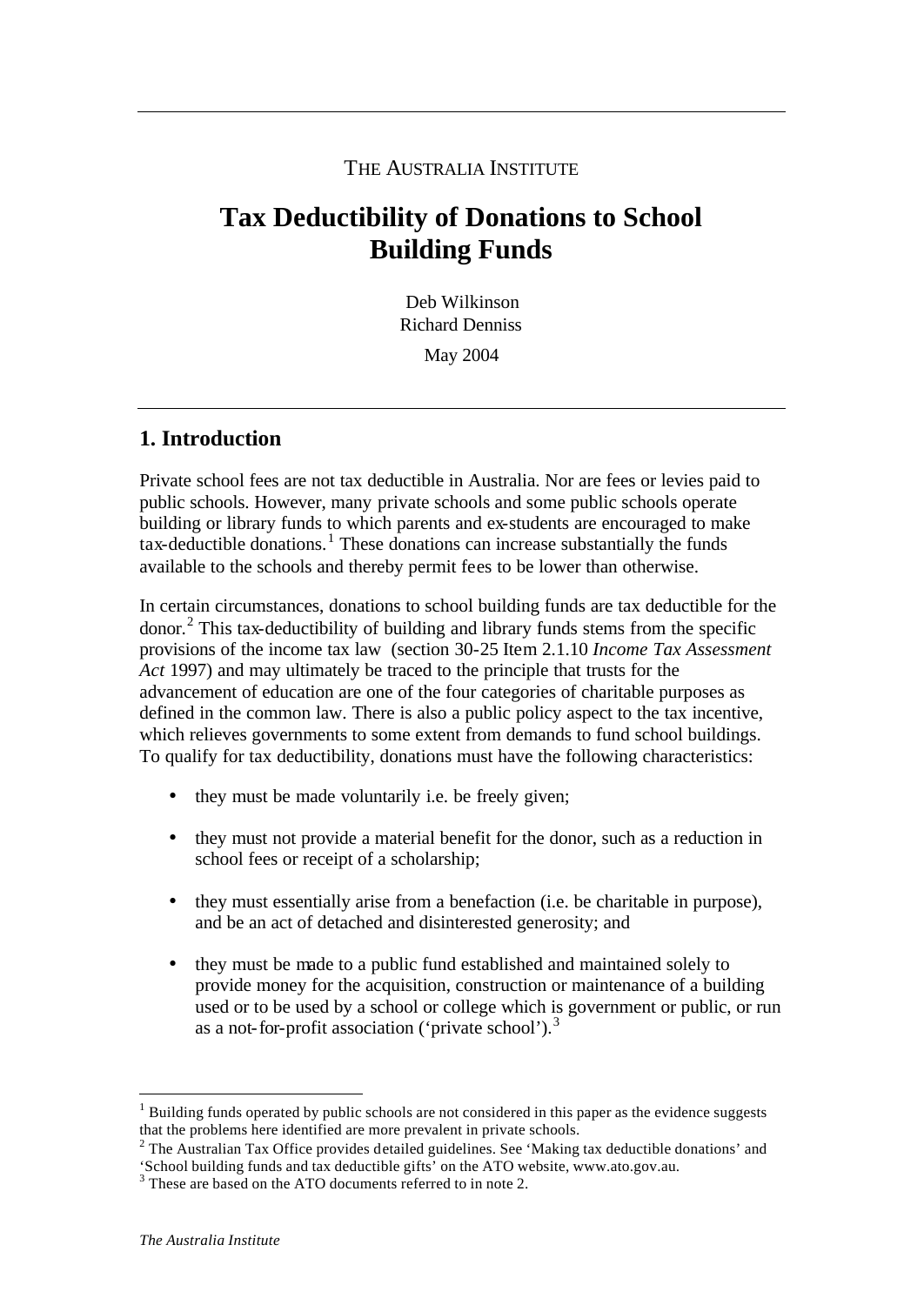The ATO has ruled that claims for deduction of gifts to school building funds are not allowed if the school has asked parents to make 'donations' as an alternative to an increase in school fees.<sup>4</sup> However, this is a grey area as many schools emphasise to parents that they depend heavily on donations to building funds to sustain the level of education quality at the school. For example, The King's School, which like other elite schools has established a separate foundation to administer its building fund, states that:

If all the money made available to the School over the last 20 years had been borrowed, instead of being given by the Foundation and some other endowments, then current tuition fees would need to be at least 13% higher (McGregor 2002).

At The King's School, parents are reminded of the relationship of donations to the quality of eduction received by their children and are asked to donate each term.

Through termly giving with School fees parents contribute towards building maintenance and refurbishment programmes (McGregor 2002).

Apart from these considerations, there is evidence to suggest donations to some private schools are not being given freely either because parents are unaware that the payment is voluntary or because they are pressured by the school to give. These pressures may include perceptions that their child may be disadvantaged if they fail to make a 'donation'. In addition, there is anecdotal evidence that some donors to school building funds receive a benefit from the gift, namely the enrolment of their children ahead of others on the waiting list. In these cases, claiming a tax deduction for a donation to a school building fund may not be legitimate.

This paper examines some of these practices and concludes that payments into some private school building funds may not meet the conditions required for tax deductibility so that claims for tax deductions for them are not legitimate.

### **2. Donations associated with fee payments**

#### **2.1 Donations are expected**

l

At many schools a request is made to parents to make a tax-deductible donation to the school for building or library works at the time they pay their school fees. Schools often suggest or request specific amounts be donated, and the amounts requested appear to be based on the schools' estimates of the need to fund all or part of the capital or recurrent costs for buildings at the school.

Pressure to pay donations to building funds takes various forms. Often the language used by the school to request the donation belies the fact that the payments are in fact voluntary. At St Aloysius' College in NSW, for example, parents are told that:

 $4$  Such arrangements 'do not have the true character of gift for the purposes of section 78 [of the Income Tax Assessment Act]. … The payments are not, all things considered, voluntary in nature nor is there a situation where the payers do not receive an advantage of a material character in return for making them'. Taxation Ruling No. IT 2071, Income Tax: School Building Funds, see http://law.ato.gov.au/pdf/it2071.pdf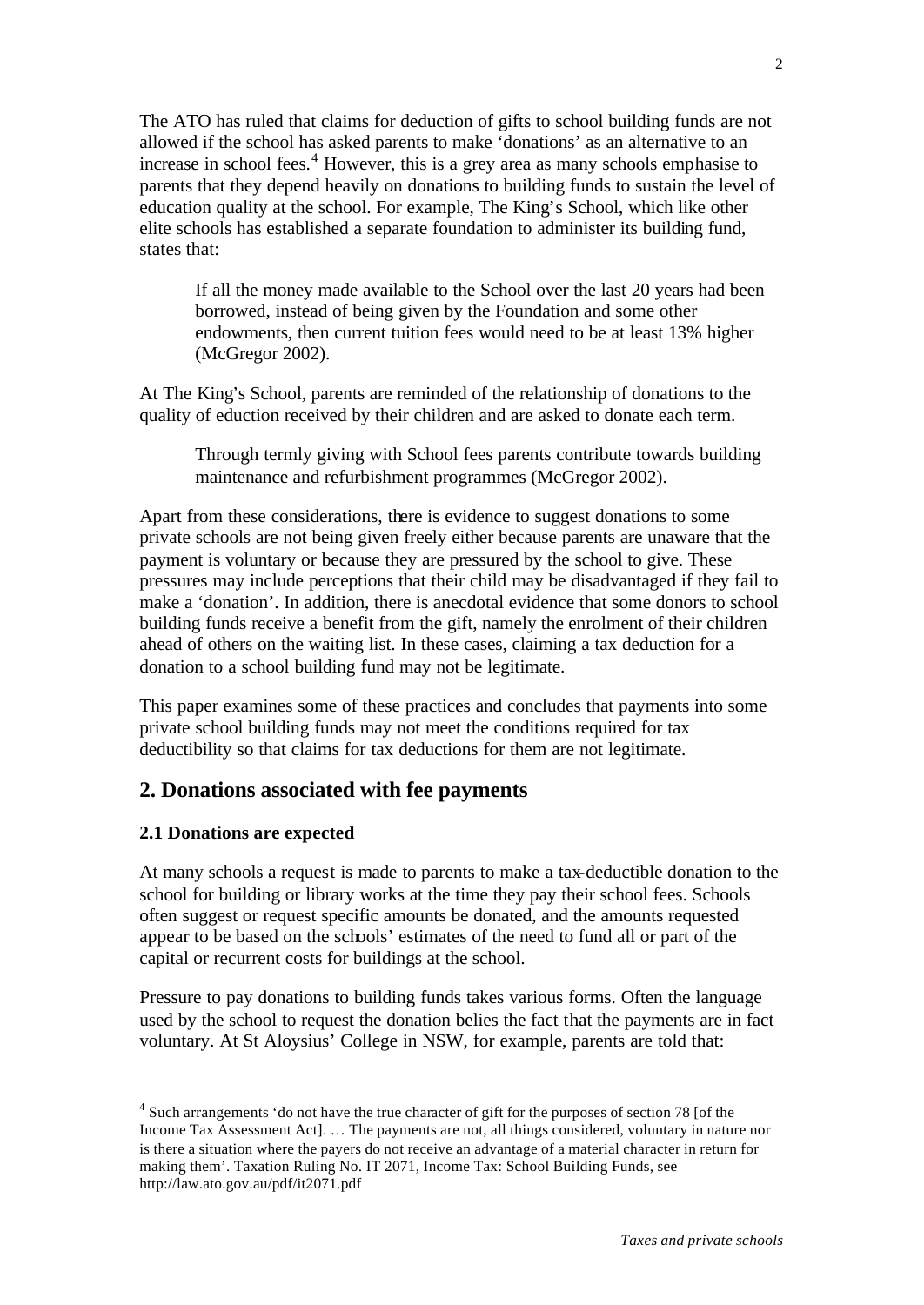While tuition fees cover a major portion of a boy's education at St Aloysius' College, fees do not and cannot provide all the funds we need to undertake building projects and new major capital works. The Foundation Building Fund is vital for the provision of new buildings and resources (St Aloysius' College, 2004b).

The implication is that the school fees alone are inadequate to provide a proper standard of education for pupils at the school. The school also tells parents:

The College Building Fund, *which appears as a voluntary contribution on School fees*, provides for the recurrent expenditure and maintenance (paint, carpet etc) of existing buildings only (St Aloysius' College, 2004b, emphasis added).

The wording 'which appears as a voluntary contribution on School fees' may have been chosen to suggest to parents that, while it *appears* to be voluntary, a contribution is in fact required. The pressure is intensified:

There is a mistaken perception in the community that St Aloysius' College has adequate funds on which to draw. The reality is that without strong and active support of the College Family, the College would not have the financial capacity to complete many major projects that enhance the education of our boys (St Aloysius' College, 2004b).

Finally, in relation to the St Aloysius' Building Fund, the expectation to donate is made explicit:

A Foundation exists at St Aloysius' College and parents are *expected to join* at a level in keeping with their personal circumstances (St Aloysius' College, 2004b, emphasis added).

In order to prompt parents to give generously in relation to their 'capacity to do so', the following table is provided. It is interesting to note that the explicit assumption is that all parents will be in the top marginal tax bracket.

| Total gift      | Gift      | After tax    |
|-----------------|-----------|--------------|
| over five years | per annum | cost approx. |
| \$100,000       | \$20,000  | \$10,260     |
| \$50,000        | \$10,000  | \$5,130      |
| \$30,000        | \$6,000   | \$3,078      |
| \$25,000        | \$5,000   | \$2,565      |
| \$20,000        | \$4,000   | \$2,052      |
| \$15,000        | \$3,000   | \$1,539      |
| \$10,000        | \$2,000   | \$1,026      |
| \$5,000         | \$1,000   | \$513        |

#### **Table 1 Indicative donation to St Aloysius' College Foundation Building Fund**

Source: St Aloysius 2004a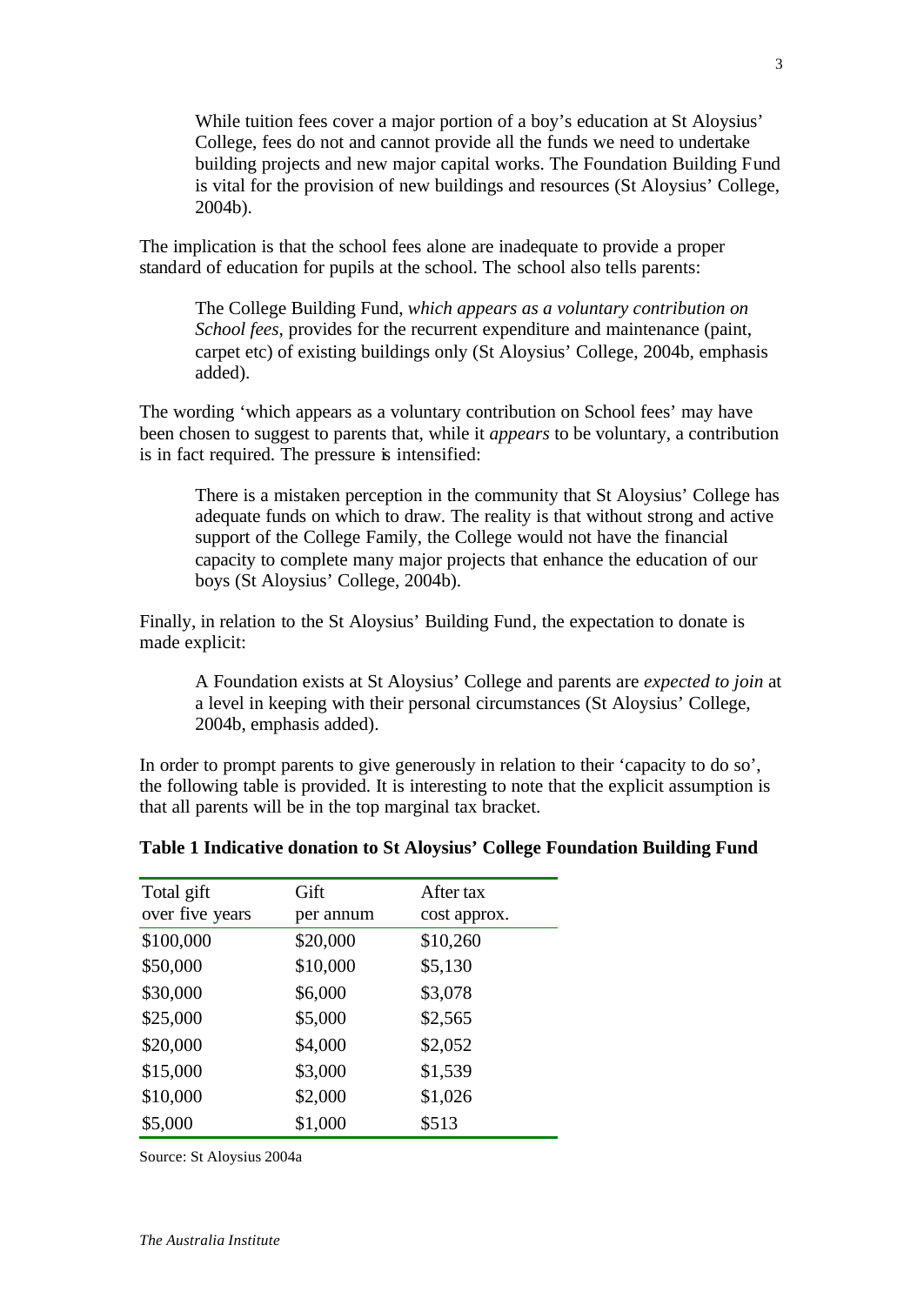It is clear that St Aloysius, which charges parents over \$8000 for Year 12 students and receives a further \$4089 per student from state and federal governments (St Aloysius' College 2004a), relies on the extra money raised from the College Building Fund to cover the day-to-day expenses - 'recurrent expend iture and maintenance (paint, carpet etc)'. Examples of recurrent expenditure are not given, but it is clear that the tax concession is aimed largely at capital items – 'acquisition, construction or maintenance of existing buildings only'. Use of a building fund to pay the cleaners would be patently incorrect.

As a second example, parents with children at the Maranatha Christian School in Endeavour Hills, Melbourne, are asked to accept the necessity of contributing to the building fund.

The 'building fund' amount represents a contribution to school income for certain operating expenditures of the school which can be separately identified for taxation purposes - these are maintenance and financing costs of eligible existing buildings in the school complex. It is not a contribution towards new buildings.

The School has nominated \$300 as the amount of the building fund donation. *We wish parents to recognise and accept the necessity of this contribution in meeting the School's operating budget.*

The donation is tax deductible.

The nominated amount will be indicated on the fees statements issued by the School (Maranatha Christian School, 2004, emphasis added).

In addition to stating that the contributions are a 'necessity' for the school, inclusion of a specified amount on the fee statement implies that a parent must take an active decision to refuse to make a contribution to the school's building fund. Since there is clearly a strong expectation by the school that parents will pay, claiming a tax deduction for contributions to the Maranatha Christian School's building fund may not be allowable.

#### **2.2 Donations are assumed**

In a few cases, school fee statements actually suggest or indicate that payments to building and library funds are compulsory *and* that the contributions are taxdeductible. For example, the fee statement on the website of Minaret College, Victoria, provides no indication to parents that building fund donations (which are said to be tax deductible) are optional despite explicitly informing them that bus fees are optional. It also says that the 'composite fee' which, like the tuition fee, is 'payable in advance each term', includes a Library Levy that is tax deductible (Minaret College 2003). A 'levy' is not usually seen as a donation.

Beaconhills College in Victoria goes even further, telling parents that payment to its building fund are an essential part of the cost of educating their child.

The Building Fund Contribution is \$450 per family per year and is a Tax Deductible Donation. Building Fund Contributions are an essential part of the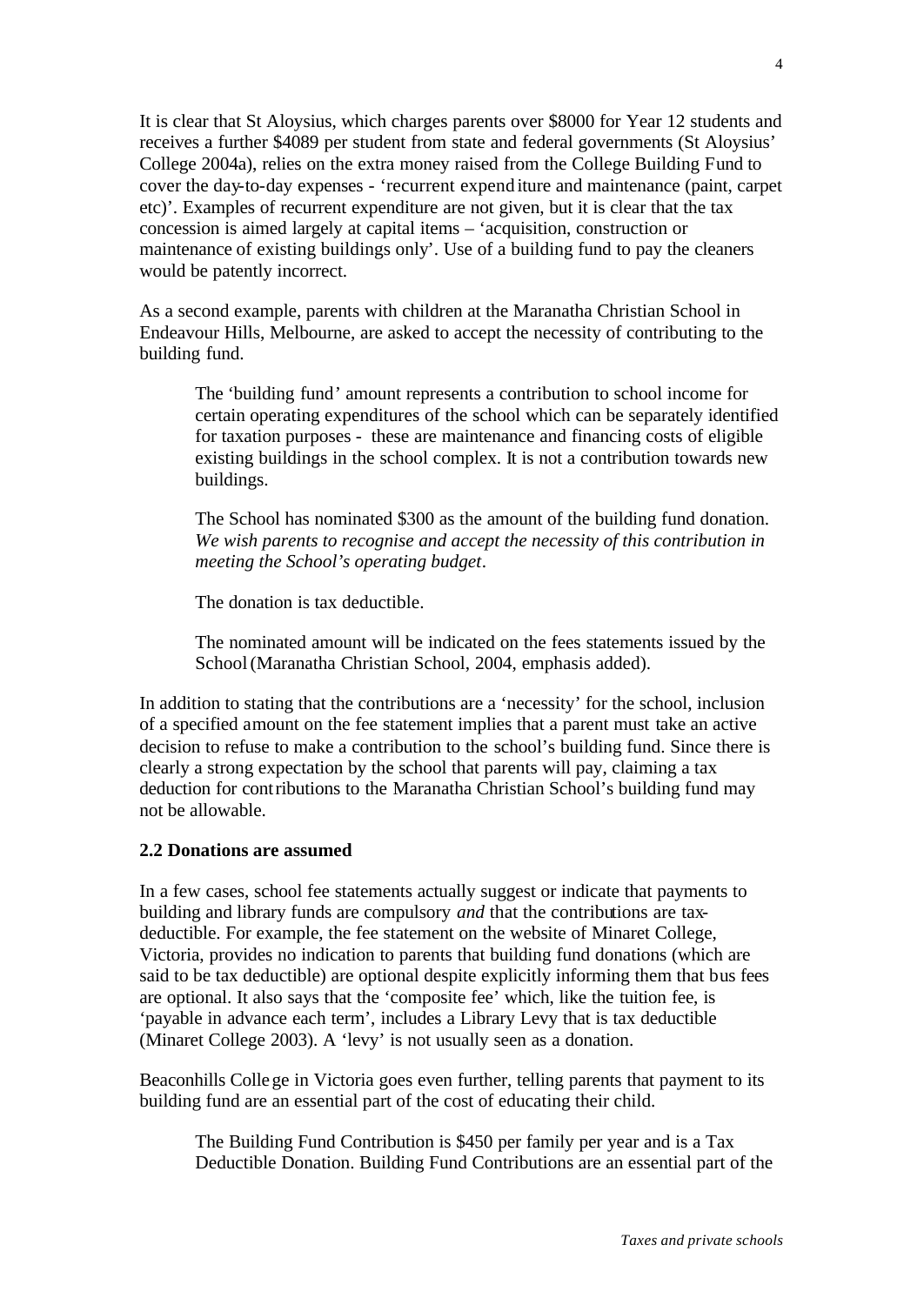income of the College in that they are the means by which we are able to finance some necessary Capital Works of the College.

The College regards Building Fund Contributions *as part of the cost to parents of providing an education* for the children in our care. In the same way as school fees are necessary to finance the day to day operation of the school, the *Building Fund Contributions are necessary to finance the Capital Development of the school*, i.e. new buildings.

Consequently, *parents should view their contributions to the Building Fund simply as part of the cost of educating their child or children, and add their Tax Deductible Contribution of \$450 per year or \$112.50 per term to the payment of fees* (Beaconhills College, 2004, emphasis added).

The Christadelphian Heritage College Sydney simply presents its scale of fees on its web site and then informs parents that:

\$300 per child (maximum \$1,200) of the above fees is to be made payable as a tax deductible dona tion to the building fund. The balance of the fees to be paid to the general fund (Christadelphian Heritage College Sydney 2004).

It would be difficult to maintain that 'donations' paid to these schools are voluntary as they are presented as an essential component of the school fees. Thus claiming a tax deduction for them would appear to contravene the tax laws.

#### **2.3 'Donations' are compulsory**

Some schools abandon any pretence that parents have a choice to donate to the building fund. The website for Kardinia International School in Victoria, for example, says of its building levy:

This is a *compulsory* Levy, which is charged annually to families that attend Kardinia International College, with students in Prep to Year 12.

Not Tax Deductible \$185.00

Tax Deductible \$250.00

(Kardinia International School 2004, emphasis added)

#### **2.4 Receiving a benefit**

Another practice that raises questions about the legality of some claimed tax deductions relates to the returns that some parents receive for making donations. Places at elite private schools are often filled many years in advance making it difficult even for very wealthy parents to enrol their children at the school of their choice. There is anecdotal evidence to suggest that some parents have 'queue-jumped' waiting lists by offering schools large sums of money in the form of 'donations' to building funds.

The ATO has ruled that payments made to a school building fund for acceptance of an application to a school (or confirmation of an enrolment) are not tax deductible. 'A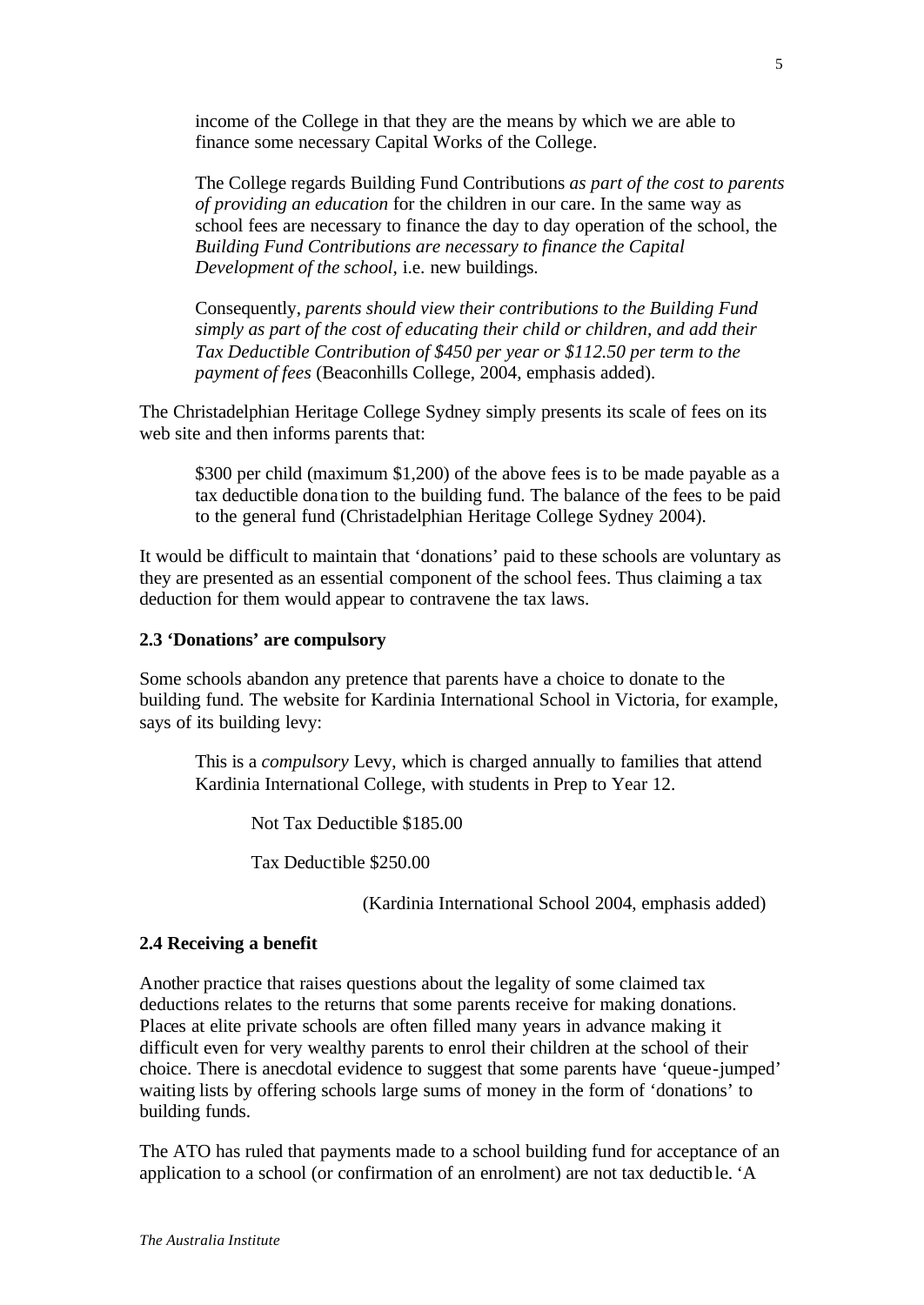fee is not a gift' because there is a benefit to the payer,<sup>5</sup> although the more likely ground for denying deductibility is the lack of voluntariness. Depending upon the role that schools play in these activities, they too could be encouraging illegitimate claims against the Commonwealth.

# **3. Implications**

Many, perhaps most, schools scrupulously adhere to the spirit and the letter of the law in relation to school building funds. However, there is evidence to suggest that some private schools are urging or facilitating parents to claim tax deductions for contributions to building funds to which they are not entitled. Other schools, perhaps with the benefit of advice from tax experts, do not make false claims but nevertheless apply intense pressure on parents to make 'voluntary' contributions.

As a result of these practices, Australian tax-payers are funding additional payments to schools and tax breaks to parents of children at schools to which they are not entitled under law. There is therefore a need for the Federal Government to enforce the tax laws more rigorously.

At a minimum the Federal Government should require all schools with school building funds to include a clear statement on fee accounts and solicitation material, including websites, that all contributions to building funds that enjoy tax deductible status must be entirely voluntary. There are approximately 2,500 private schools in Australia. The examples cited in this paper were collected with little investigative effort. The ATO should look more closely at the practices of schools and, where breaches are found, recover the tax underpaid. If schools respond that such action would force them to raise their fees, then this would provide further evidence of the extent of tax currently being avoided.

l

<sup>5</sup> Taxation Determination TD 93/57 See http://law.ato.gov.au/atolaw/view.htm?locid='TXD/TD9357/NAT/ATO'